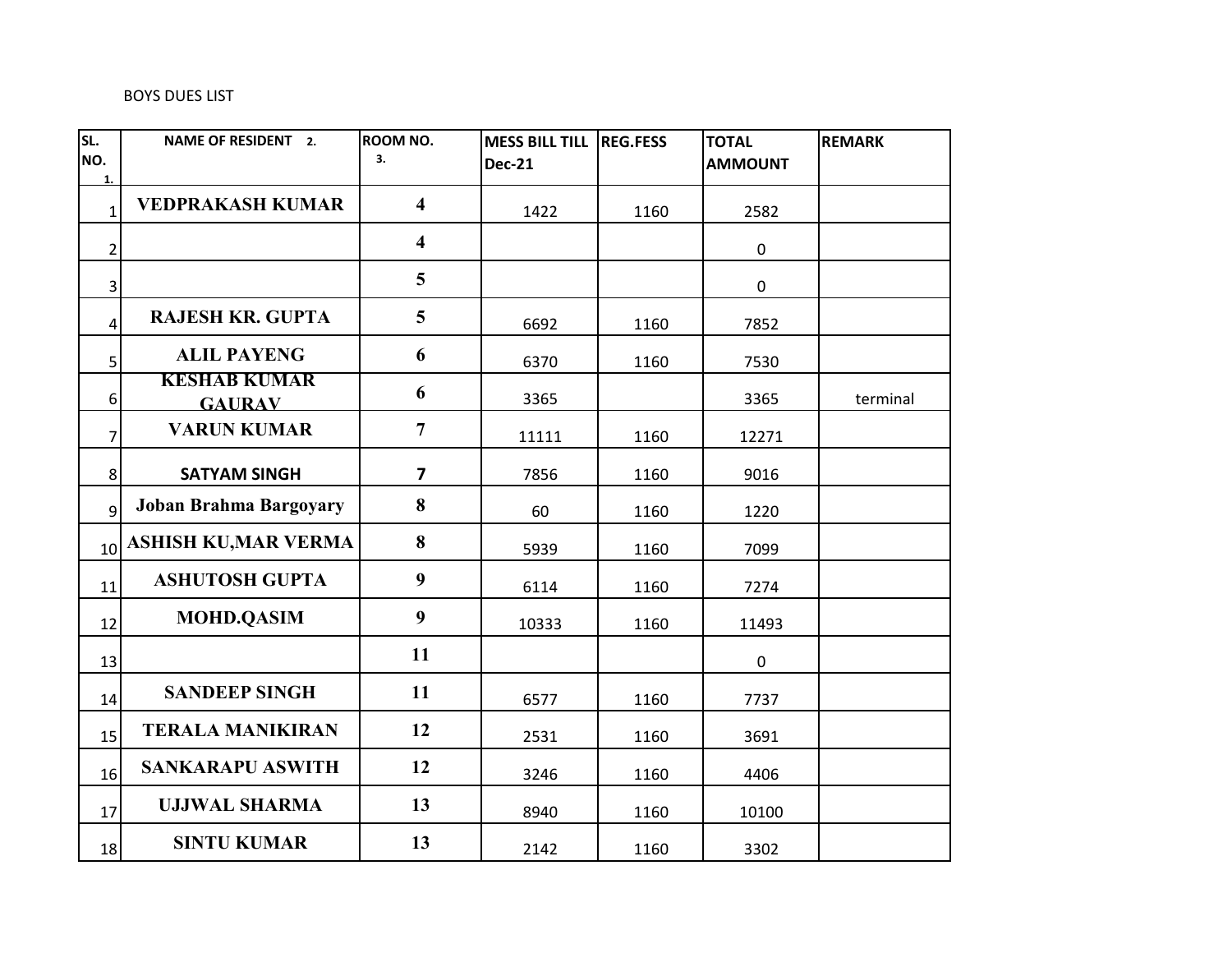| 19 | <b>AKHILESH RAWAT</b>     | 16 | 12286 | 1160 | 13446       |          |
|----|---------------------------|----|-------|------|-------------|----------|
| 20 | <b>SIDDHANT BAJPAI</b>    | 16 | 5799  | 1160 | 6959        |          |
| 21 | <b>MOHD FAIZAN</b>        | 17 | 60    | 1160 | 1220        |          |
| 22 | <b>DEEPAK PATEL</b>       | 17 | 11997 | 1160 | 13157       |          |
| 23 | PIYUSH SINGH              | 18 | 2602  | 1160 | 3762        |          |
| 24 | YASH NAPALCHYAL           | 18 | 60    | 1160 | 1220        |          |
| 25 | <b>ANSHU KUMAR</b>        | 19 | 12358 | 1160 | 13518       |          |
| 26 |                           | 19 |       |      | $\pmb{0}$   |          |
| 27 |                           | 20 |       |      | $\mathsf 0$ |          |
| 28 |                           | 20 |       |      | $\mathbf 0$ |          |
| 29 | <b>AMAN KUMAR</b>         | 21 | 3460  |      | 3460        | terminal |
| 30 | YASH GUPTA                | 21 | 8045  | 1160 | 9205        |          |
| 31 | <b>SURESH KR</b>          | 22 | 12010 | 1160 | 13170       |          |
| 32 | <b>PARAS DAN</b>          | 22 | 11822 | 1160 | 12982       |          |
| 33 | <b>LEE GEONU</b>          | 23 | 5012  |      | 5012        | terminal |
| 34 | <b>NUPURKANT NAYAK</b>    | 23 | 11898 | 1160 | 13058       |          |
| 35 | <b>SUNNY DAYAL</b>        | 24 |       | 1160 | 1160        |          |
| 36 | <b>SHIVAM VISHAL</b>      | 24 | 9075  | 1160 | 10235       |          |
| 37 | <b>BEDA PRAKESH DUTTA</b> | 25 | 2886  | 1160 | 4046        |          |
| 38 | <b>JITENDFRA KUMAR</b>    | 25 | 8159  | 1160 | 9319        |          |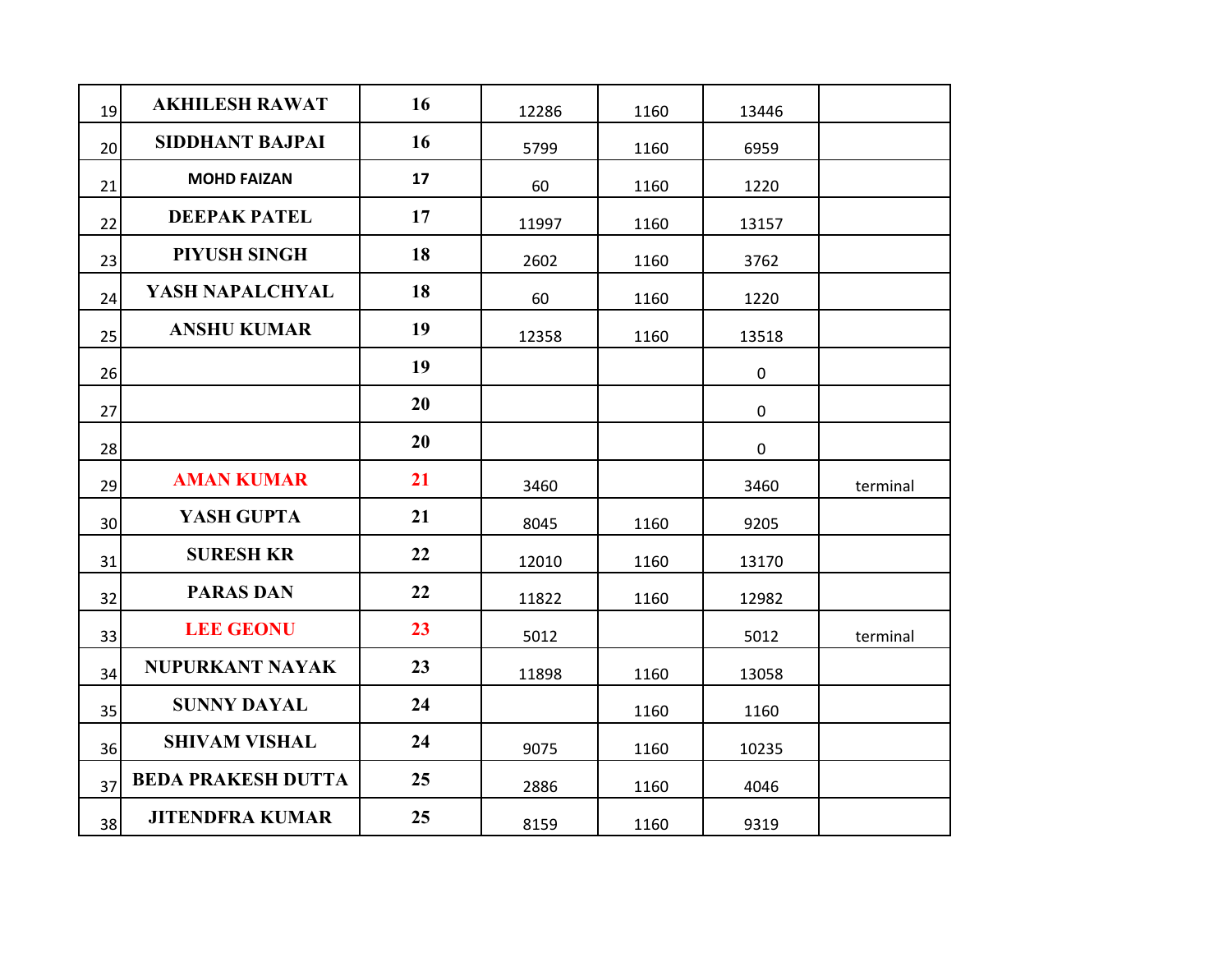| 39 | Kamlakant                | $26$ /dom |       | 1160 | 1160        |          |
|----|--------------------------|-----------|-------|------|-------------|----------|
| 40 |                          | 26        |       |      | $\pmb{0}$   |          |
| 41 | <b>VIPUL YADAV</b>       | 27        | 180   | 1160 | 1340        |          |
| 42 | <b>VISHAL VERMA</b>      | 27        |       | 1160 | 1160        |          |
| 43 | <b>HIMANSHU KHARTI</b>   | 28        | 2822  | 1160 | 3982        |          |
| 44 | <b>AMAN PANDAY</b>       | 28        | 2517  | 1160 | 3677        |          |
| 45 | <b>NAMAN DALAL</b>       | 29        | 2667  | 1160 | 3827        |          |
| 46 | <b>JAIPRAKASH BISSU</b>  | 29        | 11530 | 1160 | 12690       |          |
| 47 | <b>ABU TALHA</b>         | 30        | 1673  | 1160 | 2833        |          |
| 48 | <b>KHERAD KHALIQUE</b>   | 30        | 288   | 1160 | 1448        |          |
| 49 | <b>ANISH AGNIHOTRI</b>   | 101       | 7418  | 1160 | 8578        |          |
| 50 | <b>ANKIT KUMAR SINGH</b> | 101       | 2862  | 1160 | 4022        |          |
| 51 | <b>PARTH SINGHT</b>      | 102       | 7836  | 1160 | 8996        |          |
| 52 | <b>ZUBAIR KHALID</b>     | 102       | 300   | 1160 | 1460        |          |
| 53 |                          | 103       |       |      | $\pmb{0}$   |          |
| 54 |                          | 103       |       |      | $\mathbf 0$ |          |
| 55 | <b>ANIMESH SINGH</b>     | 104       | 7857  | 1160 | 9017        |          |
| 56 | <b>KAMAL MEENA</b>       | 104       | 8269  | 1160 | 9429        |          |
| 57 | <b>NIKHIL TIWARI</b>     | 105       | 2877  | 1160 | 4037        |          |
| 58 | <b>SAGAR SETH</b>        | 105       | 2964  |      | 2964        | terminal |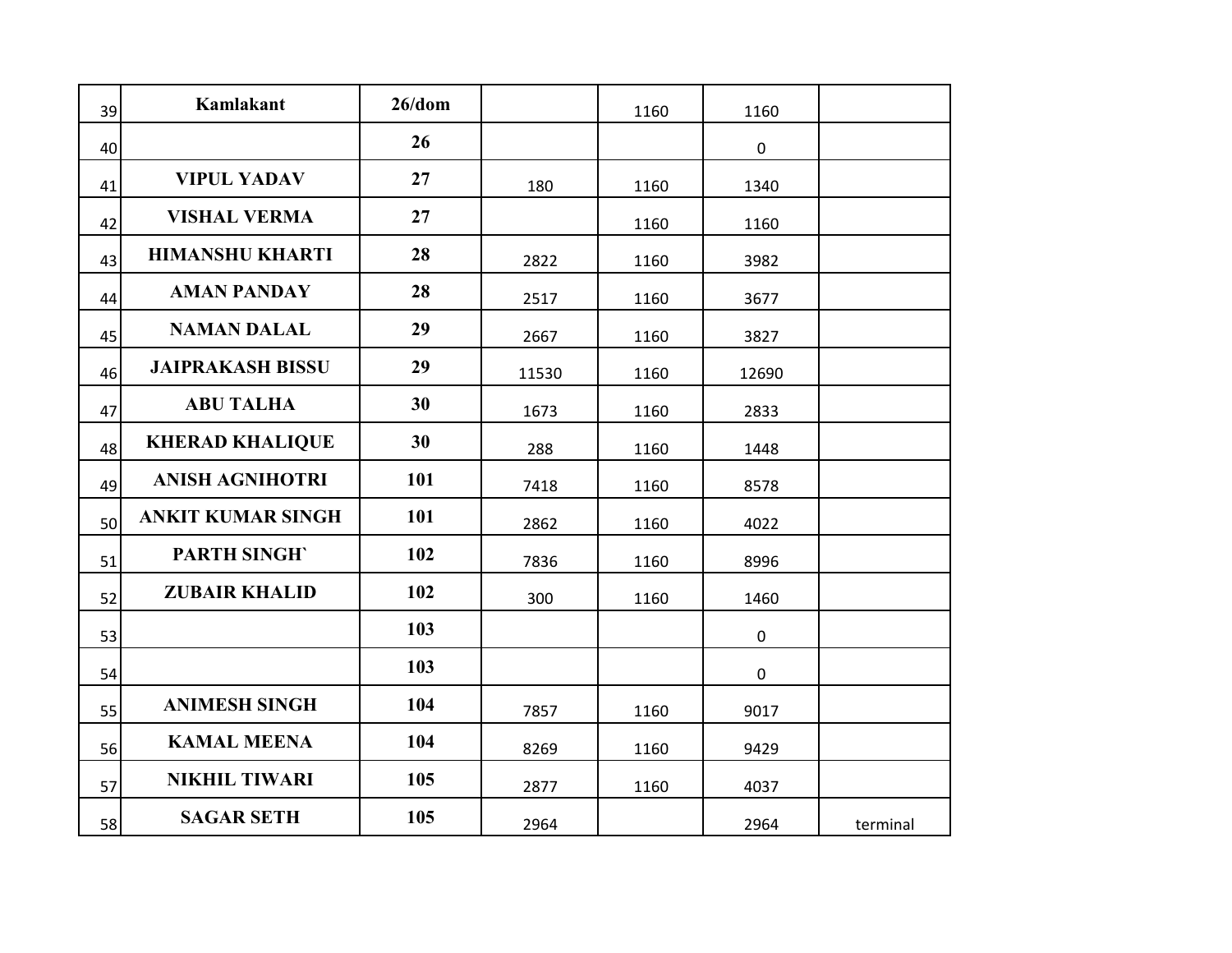| 59 | <b>MAHESH KUMAR</b>                     | 106 | 7021  | 1160 | 8181        |          |
|----|-----------------------------------------|-----|-------|------|-------------|----------|
| 60 | <b>NIKHIL SWAMI</b>                     | 106 | 8435  | 1160 | 9595        |          |
| 61 |                                         | 107 |       |      | $\mathbf 0$ |          |
| 62 | <b>SURYA PRAKASH</b><br><b>NOUTIVAL</b> | 107 | 7733  | 1160 | 8893        |          |
| 63 | <b>VIKAS SINGH</b>                      | 108 | 11452 | 1160 | 12612       |          |
| 64 |                                         | 108 |       |      | $\pmb{0}$   |          |
| 66 | <b>BAIBHAV MISHRA</b>                   | 110 | 6069  | 1160 | 7229        |          |
| 67 | <b>SATYAM SAURAV</b>                    | 110 | 180   | 1160 | 1340        |          |
| 68 | <b>SHUKLA YASH BHARAT</b>               | 111 | 4344  | 1160 | 5504        |          |
| 69 | <b>RISHABH GUPTA</b>                    | 111 | 60    | 1160 | 1220        |          |
| 70 | <b>RAVINDRA SINGH</b>                   | 112 | 6522  | 1160 | 7682        |          |
| 71 | <b>MOHIT KUMAR</b>                      | 112 | 12986 | 1160 | 14146       |          |
| 72 |                                         | 113 |       |      | $\pmb{0}$   |          |
| 73 | <b>SHUBHAM KUMAR</b>                    | 113 | 5560  | 1160 | 6720        |          |
| 74 | <b>SAGNIK DAS</b>                       | 114 | 275   | 1160 | 1435        |          |
| 75 | <b>MUDIT KUMAR</b>                      | 114 | 11065 | 1160 | 12225       | treminal |
| 76 | <b>DINESH KUMAR</b>                     | 115 | 5391  | 1160 | 6551        |          |
| 77 | <b>ADITYA SHARMA</b>                    | 115 | 3582  | 1160 | 4742        |          |
| 78 | <b>MD SAIF ALI</b>                      | 116 | 3096  | 1160 | 4256        |          |
| 79 | <b>KEINOUMAYUM SUHEL</b>                | 116 | 11824 | 1160 | 12984       |          |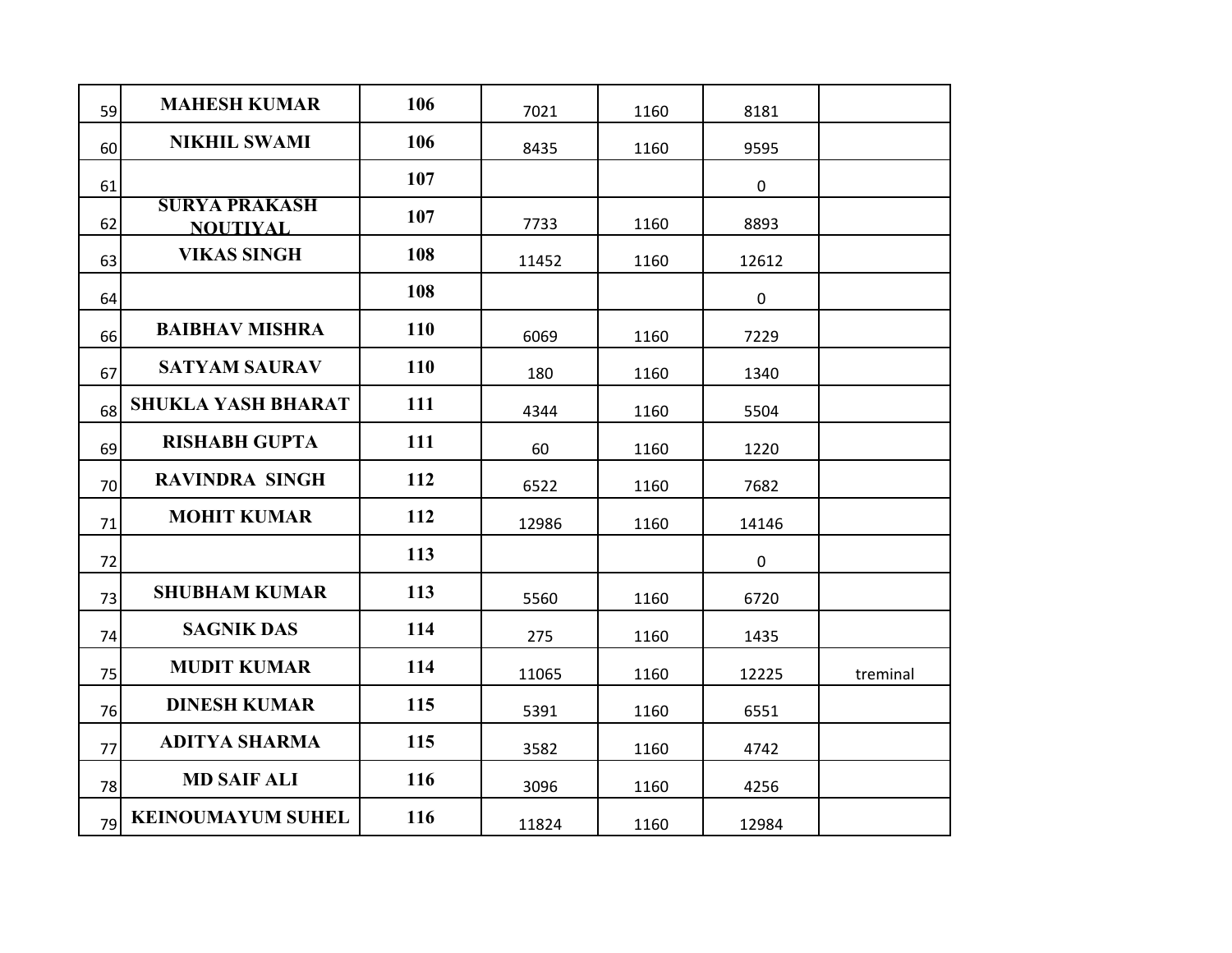| 80  | <b>SAYEED AHMAD</b>                   | 117 | 4631  | 1160 | 5791      |          |
|-----|---------------------------------------|-----|-------|------|-----------|----------|
| 81  | <b>MIR UZAIR FAROOQ</b>               | 117 | 6824  | 1160 | 7984      |          |
| 82  | <b>SATYAM KUMAR KARN</b>              | 118 | 2862  | 1160 | 4022      |          |
| 83  | <b>HRISHIDEV</b>                      | 118 | 7857  | 1160 | 9017      |          |
| 84  | <b>ANKIT KUMAR</b>                    | 119 | 7959  | 1160 | 9119      |          |
| 85  | <b>TEJ PARTAP</b>                     | 119 | 2904  | 1160 | 4064      |          |
| 86  | <b>AMOL RANJAN</b>                    | 120 | 3981  | 1160 | 5141      | terminal |
| 87  | <b>DINESH KUMAR</b>                   | 120 | 7870  | 1160 | 9030      |          |
| 88  | <b>MD KHURSHID ALAM</b>               | 121 |       | 1160 | 1160      |          |
| 89  | <b>MOHD YUSUF</b>                     | 121 |       | 1160 | 1160      |          |
| 90  | <b>RAJNEESH JAISWAL</b>               | 122 | 2862  | 1160 | 4022      |          |
| 91  | <b>SHIVAM KUMAR YADAV</b>             | 122 | 3513  |      | 3513      | terminal |
| 92  |                                       | 123 |       |      | $\pmb{0}$ |          |
| 93  | <b>MOHD NAVED</b>                     | 123 | 180   | 1160 | 1340      |          |
| 95  | <b>BHAVISHYA RAJ</b>                  | 125 | 6483  | 1160 | 7643      |          |
| 96  | <b>SYED MOHAMMAD</b><br><b>TABREZ</b> | 125 | 2930  | 1160 | 4090      |          |
| 97  | <b>SHEKHAR JAISWAL</b>                | 126 | 3696  | 1160 | 4856      |          |
| 98  | <b>KRISHNARAJ S</b>                   | 126 | 11749 | 1160 | 12909     |          |
| 99  | <b>RAMAN RANA</b>                     | 127 | 2985  | 1160 | 4145      |          |
| 100 | <b>IPSIT YADAV</b>                    | 127 | 14113 |      | 14113     | terminal |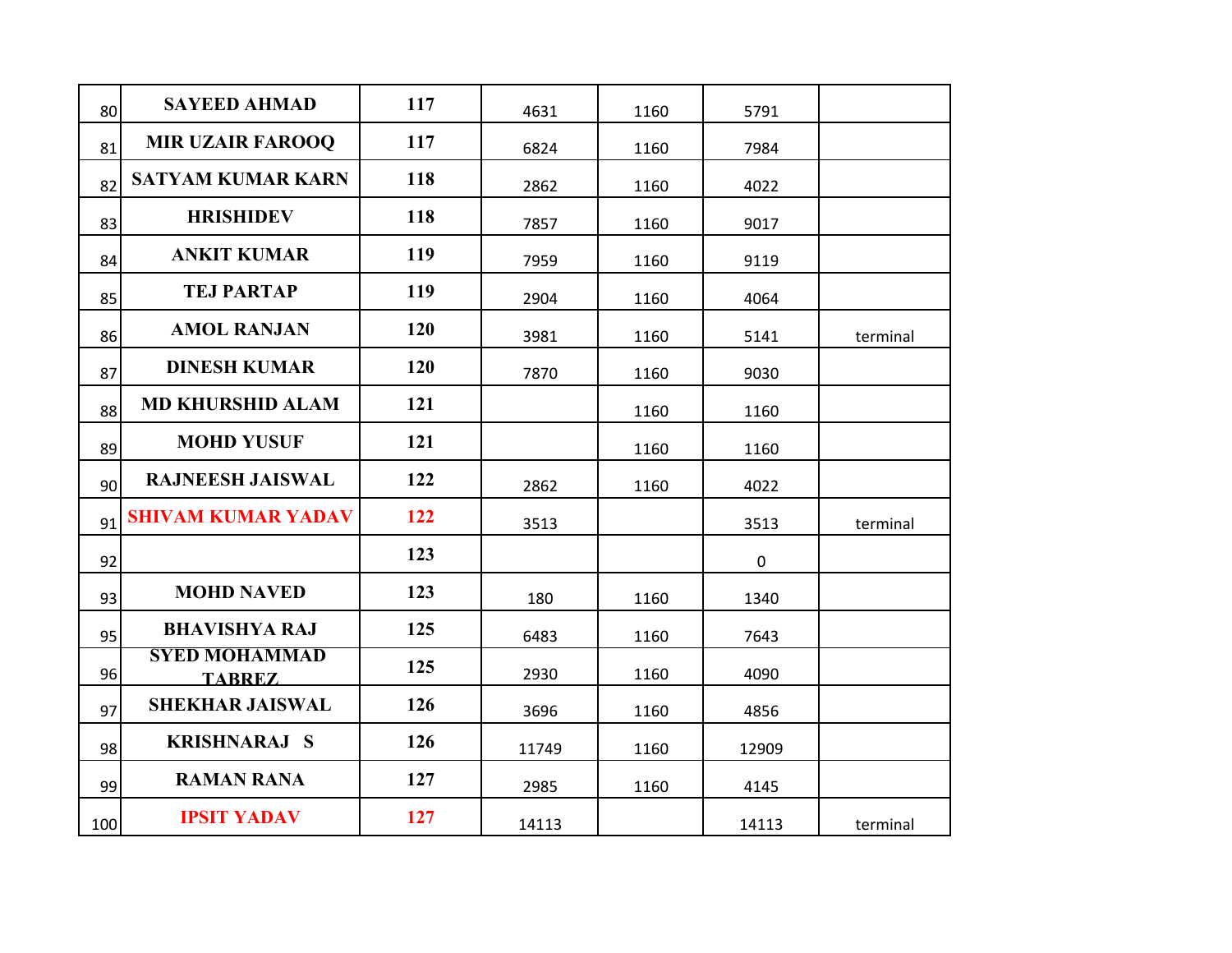| 101 |                          | 128 |       |      | 0                |                 |
|-----|--------------------------|-----|-------|------|------------------|-----------------|
| 102 | <b>BHAWANI SHANKAR</b>   | 128 | 11941 | 1160 | 13101            |                 |
| 103 | <b>UMAR FAROOQUE</b>     | 129 | 8388  | 1160 | 9548             |                 |
| 104 |                          | 129 |       |      | $\pmb{0}$        |                 |
| 105 | <b>FAZLURRAHMAN</b>      | 130 | 240   | 1160 | 1400             |                 |
| 106 | <b>MD SHAHNAWAZ</b>      | 130 | 2884  | 1160 | 4044             |                 |
| 107 | <b>VARUN</b>             | 131 | 6990  | 1160 | 8150             |                 |
| 108 | <b>RAVI SHEKHAR</b>      | 131 | 12377 | 1160 | 13537            |                 |
| 109 | <b>MURARI JEE</b>        | 132 | 375   | 1160 | 1535             |                 |
| 110 | Manoj KumarKumawat       | 132 | 12071 | 1160 | 13231            |                 |
| 111 |                          | 201 |       |      | $\boldsymbol{0}$ |                 |
| 112 | <b>SAGAR KUMAR GUPTA</b> | 201 | 2848  | 1160 | 4008             |                 |
| 113 | <b>SIDDHANTH RAKSHIT</b> | 202 | 7326  | 1160 | 8486             |                 |
| 114 | <b>ROMESH BAGHEL</b>     | 202 | 2052  | 1160 | 3212             |                 |
| 115 | <b>AMAN SINGH</b>        | 203 | 180   | 1160 | 1340             |                 |
| 116 | <b>AKHILESH K.R</b>      | 203 | 10891 | 1160 | 12051            | <b>TERMINAL</b> |
| 117 | <b>MD SHAFIQ SULTAN</b>  | 204 |       | 1160 | 1160             |                 |
| 118 | <b>MD HADI MOVAHHED</b>  | 204 | 1415  | 1160 | 2575             | <b>TERMINAL</b> |
| 119 | <b>MOHIT RAJ</b>         | 205 | 60    | 1160 | 1220             |                 |
| 120 | <b>SADAT HUSSAIN</b>     | 205 | 300   | 1160 | 1460             |                 |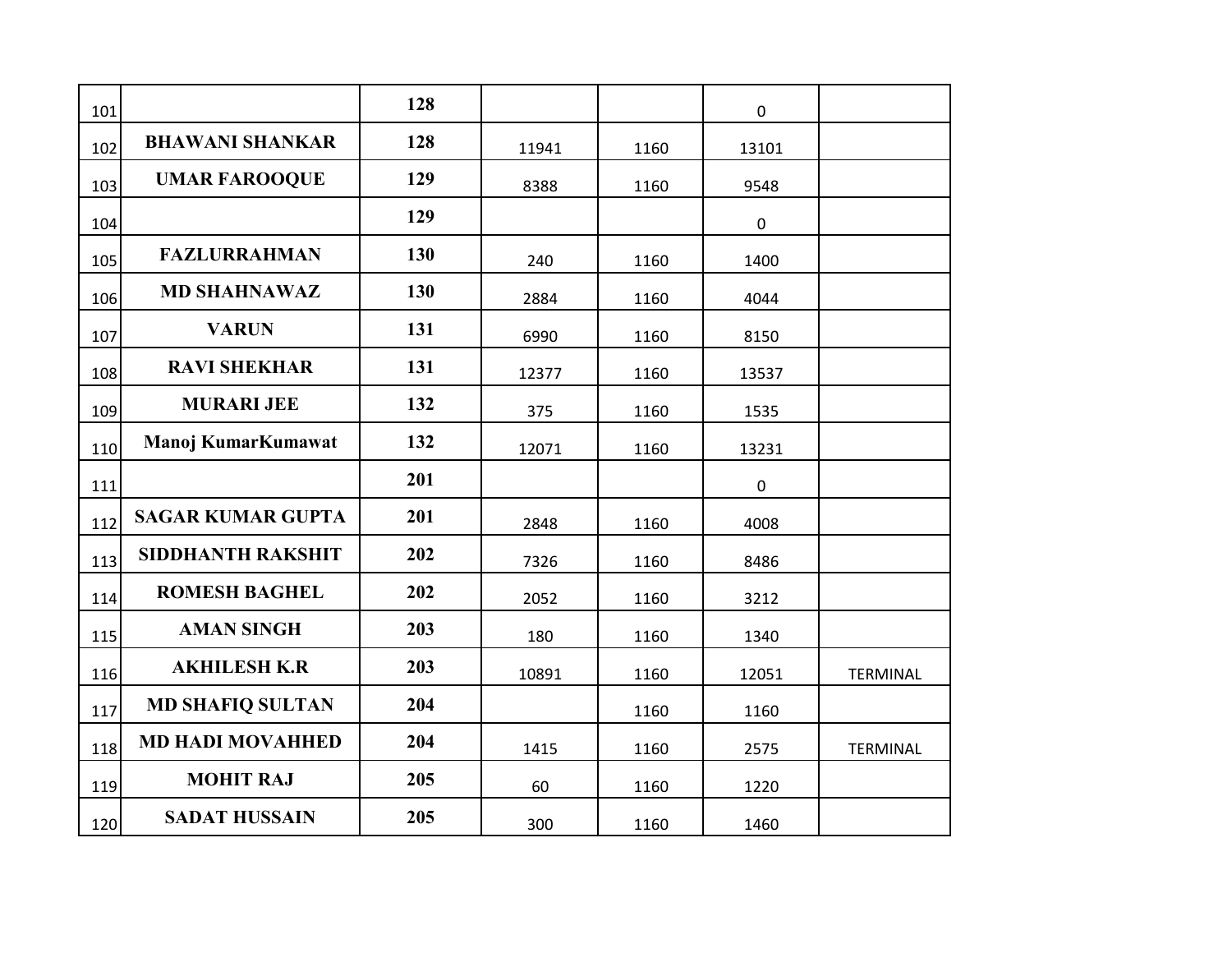| 121 | <b>NIKHIL PRAKSH</b>                 | 206 |       | 1160 | 1160        |                 |
|-----|--------------------------------------|-----|-------|------|-------------|-----------------|
| 122 | <b>ADITYA RAJ</b>                    | 206 | 12682 | 1160 | 13842       |                 |
| 123 | <b>MASHREQUL ALAM</b>                | 207 | 12320 | 1160 | 13480       |                 |
| 124 |                                      | 207 |       |      | $\pmb{0}$   |                 |
| 125 | <b>TENZIN SHERAP</b>                 | 208 | 2540  |      | 2540        | <b>TERMINAL</b> |
| 126 |                                      | 208 |       |      | $\pmb{0}$   |                 |
| 128 | <b>PRASHUN PRANAV</b>                | 210 | 2919  | 1160 | 4079        |                 |
| 129 | <b>SUBHJIT SIKDAR</b>                | 210 | 11942 | 1160 | 13102       |                 |
| 130 | <b>SUJEET LUMAR</b>                  | 211 | 8564  | 1160 | 9724        |                 |
| 131 | <b>RAVINDRA MEENA</b>                | 211 | 4891  | 1160 | 6051        |                 |
| 132 | <b>AKHILESH KUMAR</b>                | 212 | 7658  | 1160 | 8818        |                 |
| 133 | <b>RAGHAV KUMAR</b><br><b>MISHRA</b> | 212 | 7260  | 1160 | 8420        |                 |
| 134 | <b>AWADHESH KR. PANDEY</b>           | 213 | 180   | 1160 | 1340        |                 |
| 135 | YAN YAOYUAN                          | 213 | 240   | 1160 | 1400        | <b>TERMINAL</b> |
| 136 |                                      | 214 |       |      | $\mathbf 0$ |                 |
| 137 | <b>MANISH KUMAR NAYAK</b>            | 214 | 8785  | 1160 | 9945        |                 |
| 138 | <b>TARIQUE ANWAR</b>                 | 215 | 11778 | 1160 | 12938       | <b>TERMINAL</b> |
| 139 |                                      | 215 |       |      | $\mathbf 0$ |                 |
| 140 | <b>HEMANT KUMAR DOSI</b>             | 216 | 6498  | 1160 | 7658        |                 |
| 141 | <b>LAXMAN</b>                        | 216 | 2862  | 1160 | 4022        |                 |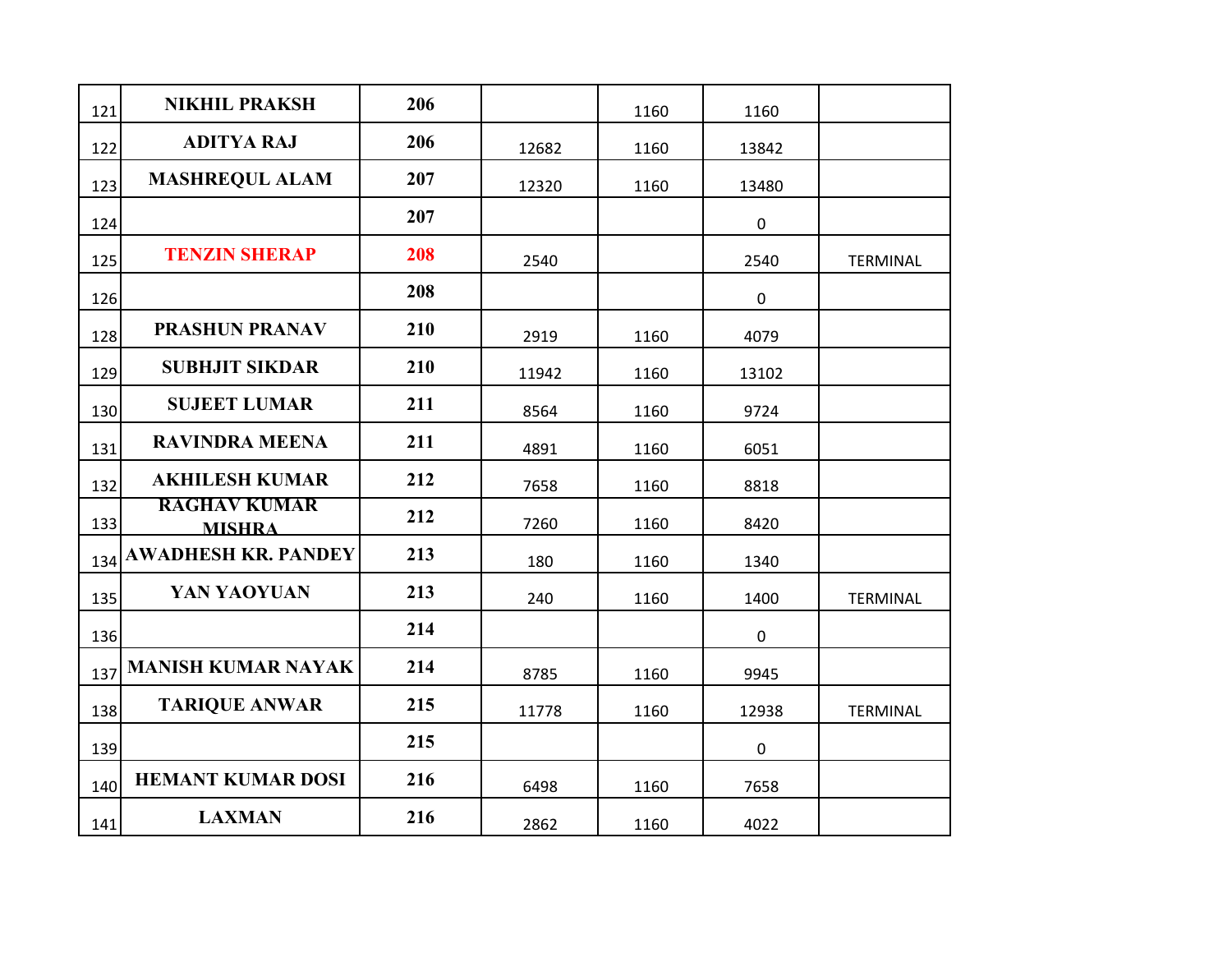| 142 | <b>AKHLAQ HUSSAIN</b>                  | 217 | 11714 | 1160 | 12874     |  |
|-----|----------------------------------------|-----|-------|------|-----------|--|
| 143 | <b>WONBIN PARK</b>                     | 217 | 240   | 1160 | 1400      |  |
| 144 | <b>ANIL</b>                            | 218 | 100   | 1160 | 1260      |  |
| 145 | <b>PARMINDAR YADAV</b>                 | 218 | 12480 | 1160 | 13640     |  |
| 146 | <b>ASHVINEE KUMAR</b>                  | 219 | 11901 | 1160 | 13061     |  |
| 147 | <b>JITENDRA YADAV</b>                  | 219 | 9407  | 1160 | 10567     |  |
| 148 |                                        | 220 |       |      | $\pmb{0}$ |  |
| 149 | <b>WASEEM AHMAD</b>                    | 220 | 11337 | 1160 | 12497     |  |
| 150 | <b>RAHUL KUMAR</b>                     | 221 |       | 1160 | 1160      |  |
| 151 |                                        | 221 |       |      | $\pmb{0}$ |  |
| 152 | <b>PRADUMN SINGH</b>                   | 222 | 12273 | 1160 | 13433     |  |
| 153 |                                        | 222 |       |      | $\pmb{0}$ |  |
| 154 | <b>NOMAN SHAHID</b>                    | 223 | 180   | 1160 | 1340      |  |
| 155 | <b>ARUN KUMAR</b>                      | 223 | 2924  | 1160 | 4084      |  |
| 157 | <b>RANVEER SINGH</b><br><b>SOLANKL</b> | 225 | 5233  | 1160 | 6393      |  |
| 158 | <b>KRISHAN KANT JHA</b>                | 225 | 2082  | 1160 | 3242      |  |
| 159 | <b>SURAMPUDI SAI SUDHIR</b>            | 226 | 180   | 1160 | 1340      |  |
| 160 | <b>BANOTH ANNAMAIAH</b>                | 226 | 180   | 1160 | 1340      |  |
| 161 | <b>NIRANJAN KUMAR</b>                  | 227 | 5926  | 1160 | 7086      |  |
| 162 |                                        | 227 |       |      | $\pmb{0}$ |  |